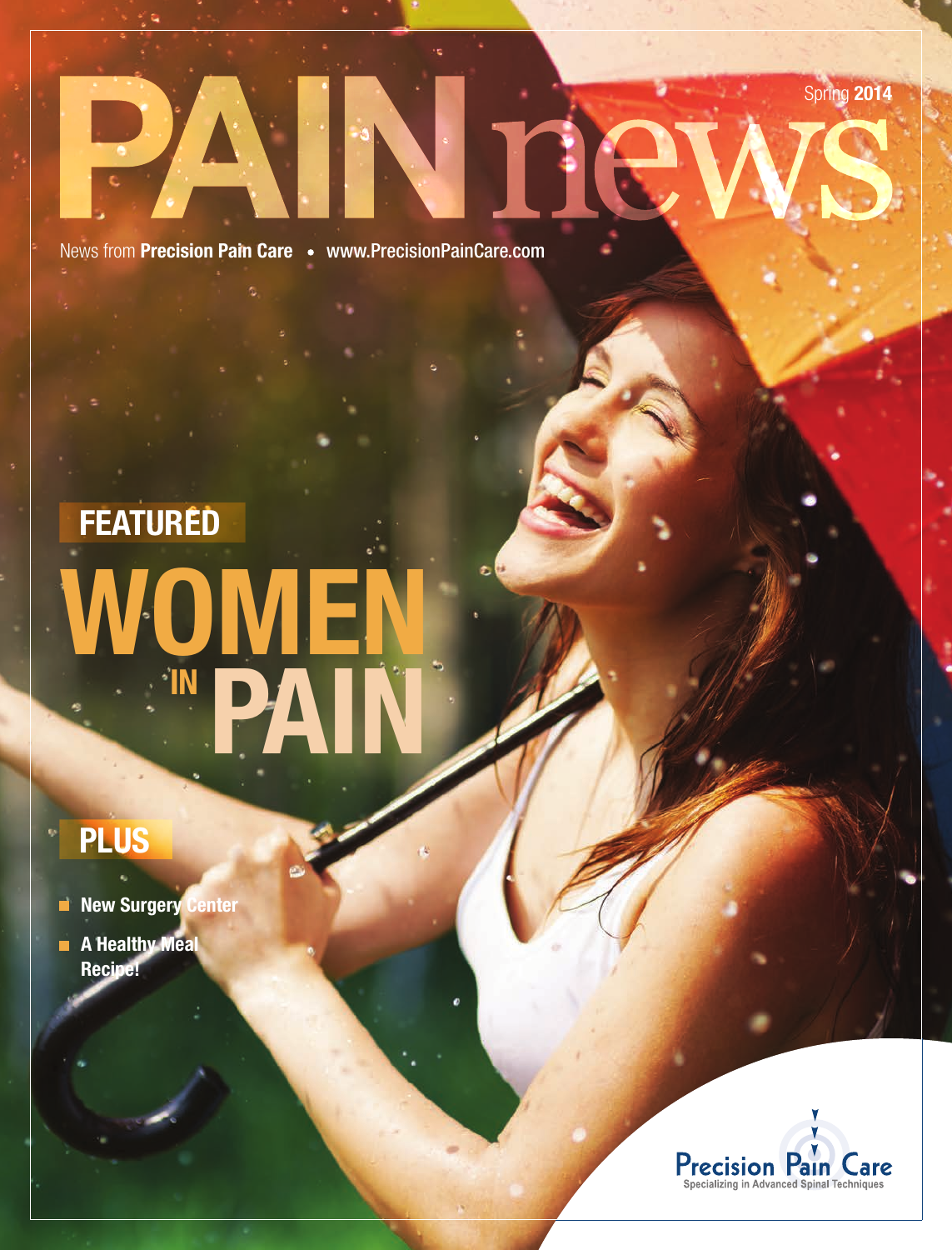# WOMEN IN PAIN

Pain is often a regular, unwelcoming, reality for many women, let alone any human being. The most common causes of pain in women range from menstrual and childbirth pain, to headache and autoimmune pain. Wherever the pain stems from, there is always one commonality: it's painful.

At Precision Pain Care, we understand that men and women read and feel pain differently. Studies show that men are less likely to report pain to their doctors than women, however, that doesn't mean any pain is less real. The specialists at Precision Pain Care consider all options for treatment after ensuring a precise and real diagnosis is reached.

According to *The Clinical Journal of Pain*, about 40 percent of American women suffer with spinal issues. Muscle or ligament strain is one of the most common causes for back pain in women, triggered by strenuous lifting. Mothers often hold the task of constantly picking up and putting down their young children. Physical therapy, rest, and proper lifting techniques should be applied to avoid damaging the muscles or ligaments in the back. When lifting, be sure to use your leg

muscles, as to not put excessive strain on the spine.

Other common causes of back pain that many women face is arthritis and osteoporosis. Women over 50 are especially vulnerable to this injury, as the joints and bones in the spine weaken and lose density with age. Aqua therapy is one of the best ways to work out stiff joints and promote bone health. Talk to your doctor about lifestyle and diet changes that can be implemented into your treatment plan that can help support the health of your spine. Spinal injections may also be effective in reducing back pain.

Historically, women tend to be more sensitive to experimental pain stimuli than men. Having lower pain thresholds and lower pain tolerances, women are often inclined to get treatment sooner. The team at Precision Pain Care

40% of American women suffer with spinal **issues**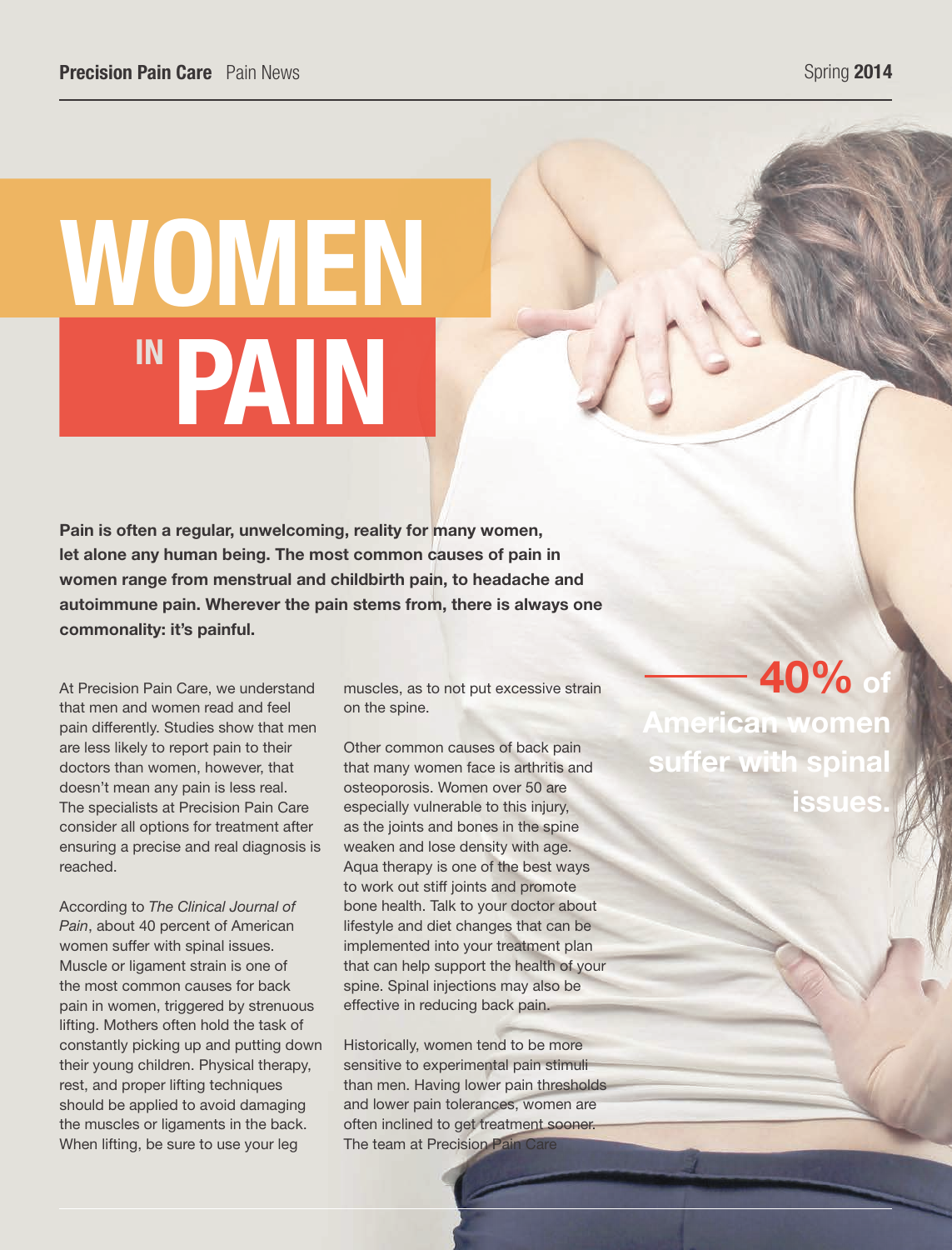# HEALTHY RECIPE

# Chicken-Apple Sausage

It can sometimes be difficult to decline that juicy breakfast sausage that so greatly compliments your morning eggs. Now, you can enjoy this breakfast meat without compromising your diet! Check out this recipe for chicken-apple sausage:

### *Serving size: 8 patties*

#### Ingredients:

2 tsps canola oil 1 small onion, diced 1 med sweet apple (Gala or Honeycrisp), peeled and diced 1 lb ground chicken 1 tbs finely chopped sage 1 tbs light brown sugar 1/2 tsp fennel seed, chopped 3/4 tsp salt 1/4 tsp ground pepper

#### Preparation:

Heat oil in large non-stick skillet. Add onion and cook 2 minutes until softened. Add apples and cook for 2 more minutes. Transfer onion and apple to a large bowl and cool for 5 minutes.

Add chicken, sage, sugar, fennel, salt, and pepper to the bowl with the apple and onion; mix

Clean out the pan and coat with cooking spray. Over medium heat, scoop 4 portions (1/3 cup each) of the sausage mixture into the pain; flatten each into a 3-inch patty. Cook until browned (3 minutes each side).

Coat pan and repeat with remaining sausage mixture.

considers gender differences to ensure a unique, effective, and appropriate treatment strategy for each individual patient.

Research tells us that women are more likely to encounter pain conditions within their lifetime. Chronic migraines affect two percent of the population, most often affecting women. This debilitating problem, commonly referred to as a transformative migraine, can strike a person 15 or more times a day each month. Women are three times more likely to experience these aching migraine attacks.

Another infamous pain condition many women face is fibromyalgia. Fibromyalgia will likely affect various areas of your body and life. At Precision Pain Care, we take a "whole-patient" approach to treatment that encompasses body, mind, and environmental considerations. We stress the importance of patient education, not only for fibromyalgia, but all pain conditions. Patients may benefit from medication therapy, visualization and relaxation techniques, maintaining a healthy diet, and therapies such as physical therapy and massage. A collaboration of treatments can reduce pain while simultaneously improve mobility.

At Precision Pain Care, we provide tools for patients to manage their pain without surgical intervention. According to the Institute of Medicine, there are 100 million Americans in pain, the majority of whom are women. If you are a part of the pain population, let Precision Pain Care help. Contact one of our specialists today to start your journey to a pain free life.  $\bullet$